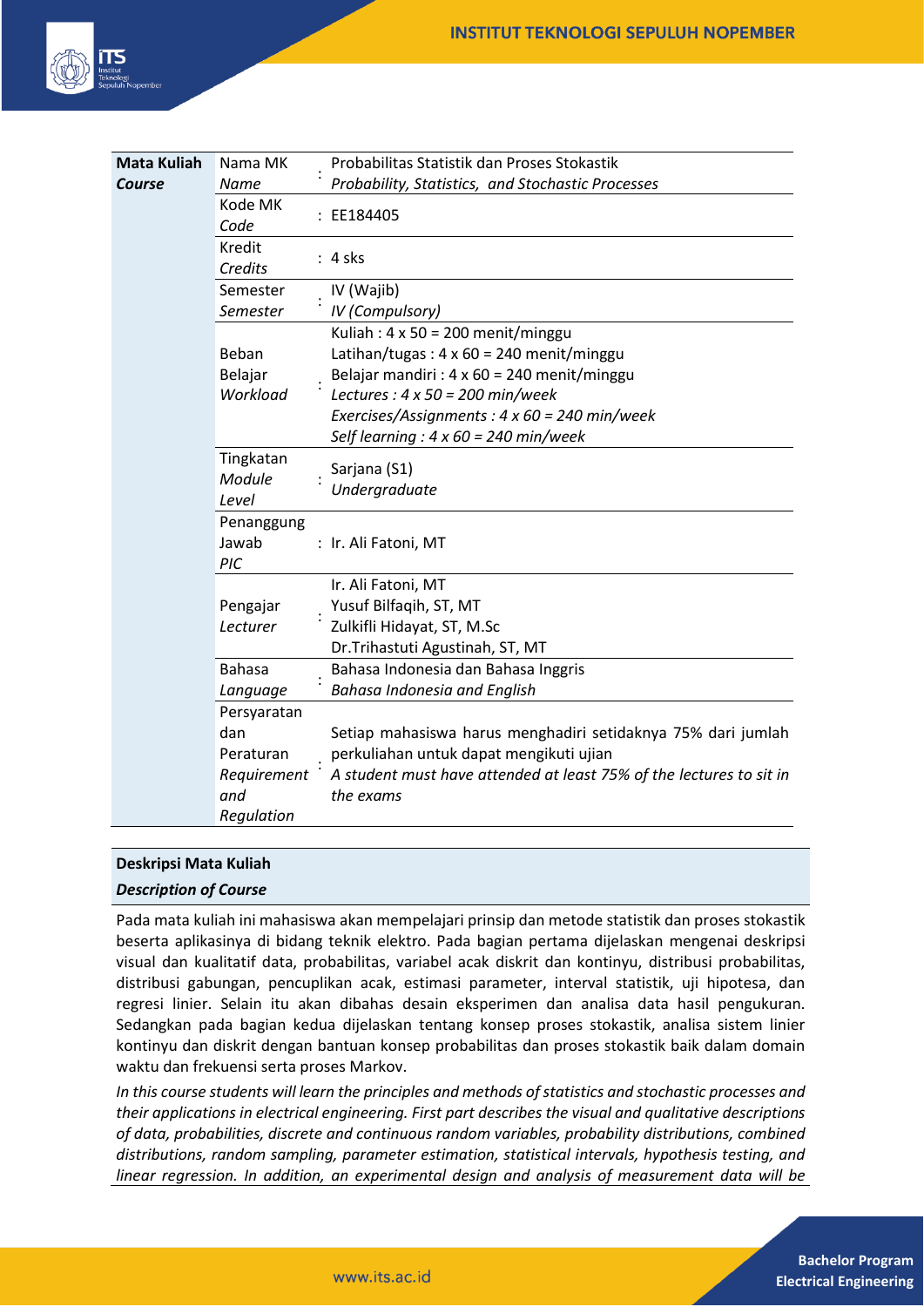

*discussed. Whereas in the second part explained the concept of stochastic processes, continuous and discrete linear system analysis with the help of the concept of probability and stochastic processes both in the time and frequency domains and the Markov process.*

### **CPL Prodi yang Dibebankan**

### *Learning Outcomes*

(CPL-01) Mampu menerapkan ilmu pengetahuan alam dan matematika pada bidang teknik elektro *(PLO-1) Capable to apply knowledge of natural sciences and mathematics to solve electrical engineering problem* 

(CPL-11) Mampu menerapkan metode, ICT, dan perangkat modern dalam penyelesaian permasalahan dibidang teknik elektro

*(PLO-11) Capable to apply methods, ICT, and modern devices in solving problems in the field of electrical engineering*

### **Capaian Pembelajaran Mata Kuliah**

#### *Course Learning Outcomes*

(CPMK-01) Menguasai konsep dan prinsip statistik dan penerapannya untuk analisis dan perancangan pada sistem tenaga listrik, sistem pengaturan, telekomunikasi multimedia, atau elektronika

*(CLO-01) Mastering concepts and principles of statistics and their application to analysis and design electric power systems, control systems, multimedia telecommunications, or electronics.*

(CPMK-02) Konsep probabilitas, konsep variabel acak , konsep proses acak dalam sistem elektrik, karakteristik sistem LTI baik kontinyu maupun diskrit jika diberi masukan proses acak, serta konsep proses Markov

*(CLO-02) Mastering the concept of probability, the concept of random variables, the concept of random processes in electrical systems, the characteristics of the LTI system both continuous and discrete if given random process input, as well as the concept of the Markov process*

(CPMK-03) Mampu mendesain eksperimen dengan prinsip statistik dan menganalisa data hasil pengukuran secara statistik.

*(CLO-03) Able to design experiments with statistical principles and analyze measurement data statistically.*

(CPMK-04) Mampu memodelkan fenomena acak dalam sistem elektrik, melakukan analisis sistem waktu-diskrit dan waktu-kontinyu dengan bantuan model probabilitas dan stokastik serta mampu menggunakan konsep Markov chain waktu kontinyu maupun diskrit.

*(CLO-04) Able to model random phenomena in electrical systems, conduct discrete-time and continuous-time system analysis with the help of probability and stochastic models and be able to use continuous and discrete Markov chain concepts.*

(CPMK-05) Mampu menggunakan perangkat lunak, missal: Excel, R, Matlab, dll untuk melakukan analisa statistik dan proses stokastik.

*(CLO-05) Able to use software, for example: Excel, Matlab, etc. to perform statistical analysis and stochastic processes.*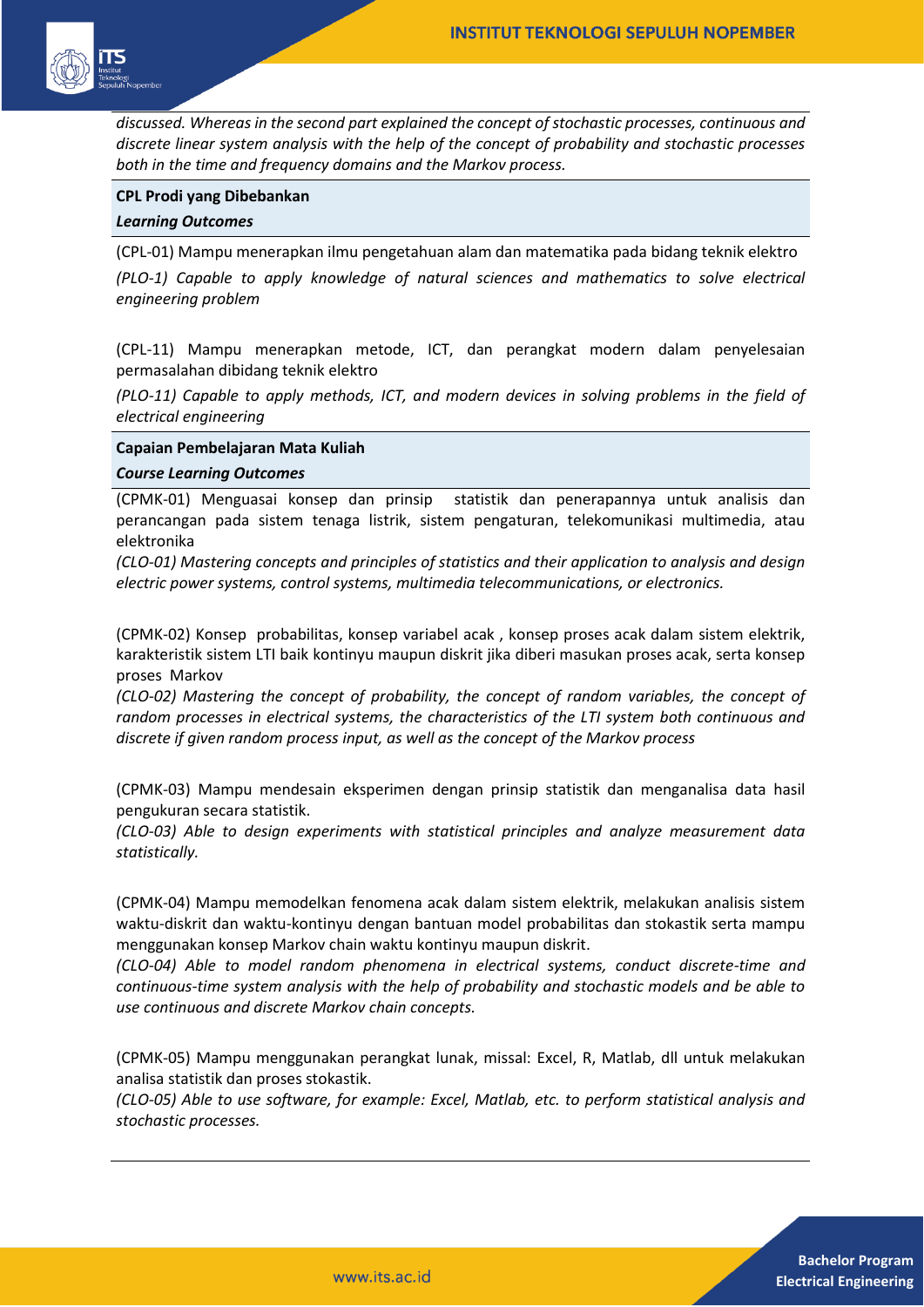

(CPMK-06) Menunjukkan sikap bertanggungjawab atas pekerjaan di bidang keahliannya secara mandiri.

*(CLO-06) Demonstrate an attitude of responsibility for work in his area of expertise independently.*

# **Topik/Pokok Bahasan**

# *Main Subjects*

1. Pengantar dan aplikasi statistik di teknik elektro *Introduction and application of statistics in electrical engineering* 2. Representasi statistik deskriptif data dengan teknik numerik dan grafis: histogram, pie chart.

Lokasi, sebaran dan variabilitas. *Descriptive statistical representation of data with numerical and graphical techniques: histograms, pie charts. Location, distribution and variability.*

- 3. Konsep-konsep dasar dari probabilitas, probabilitas bersyarat, variabel acak, distribusi probabilitas, distribusi gabungan. *Basic concepts of probability, conditional probabilities, random variables, probability distributions, combined distributions.*
- 4. Estimasi parameter, distribusi sampling, dan teorema batas tengah, Interval keyakinan pada parameter untuk satu sampel *Parameter estimation, sampling distribution, and middle limit theorem, confidence interval for parameters for one sample*
- 5. Uji hipotesa *Hypothesis test*
- 6. Regresi linier: asumsi model. Metode least-squares *Linear regression: assumption of the model. The least-squares method*
- 7. Desain eksperimen dan analisa statistik pada permasalahan di teknik elektro *Experimental design and statistical analysis of problems in electrical engineering*
- 8. Proses Acak *Random Process*
- 9. Respon Linier Time Invarian (LTI) dengan Input Acak *Linear Time Invariant (LTI) response with Random Input*
- 10. Markov Chain
	- *Markov Chain*

## **Pembelajaran dan ujian**

## *Study and examination*

- Latihan di kelas *In-class exercises*
- Tugas 1, 2, 3 *Assignment 1, 2, 3*
- Ujian tengah semester *Mid-term examination*
- Ujian akhir semester *Final examination*

# **Pustaka**

## *Reference(s)*

- [1] William M. Mendenhall & Terry L. Sincich, "Statistics for Engineering and the Sciences," 6th ed., CRC Press, 2016.
- [2] Jay L. Devore, "Probability and Statistics for Engineering and the Sciences," 9th ed., Cengage Learning, 2016.
- [3] Richard A. Johnson, "Probability and Statistics for Engineers," 9th ed., Pearson, 2018.